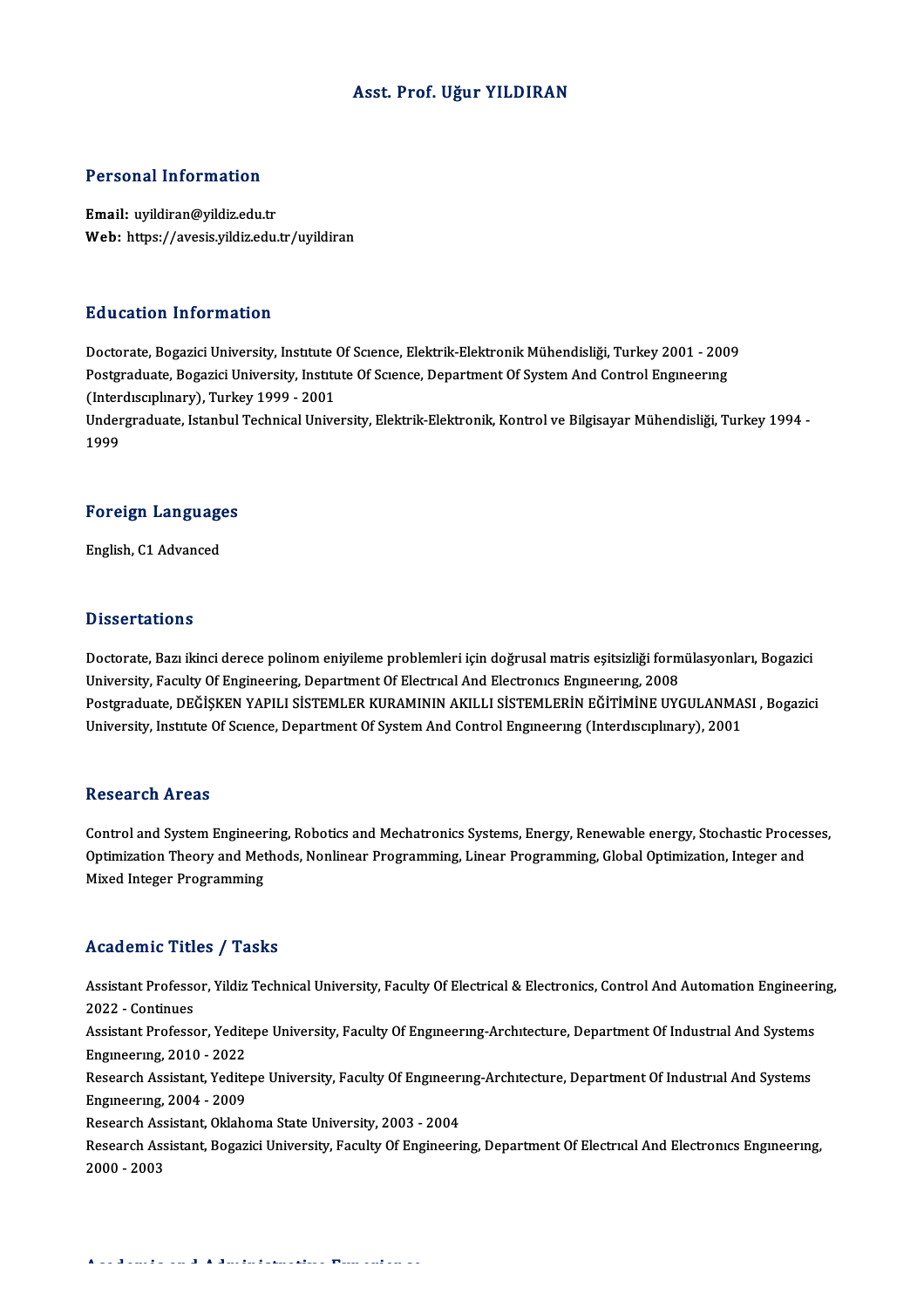### Academic and Administrative Experience

Deputy Head of Department, Yeditepe University, Faculty Of Engineering, 2012 - 2022

## Articles Published in Journals That Entered SCI, SSCI and AHCI Indexes

- The Published in Journals That Entered SCI, SSCI and AHCI Indexes<br>I. Risk-averse stochastic model predictive control-based real-time operation method for a wind energy<br>concustion sustam sunnerted by a numped bydge stances eres I donored in Journals That affected bor, boor and Ir.<br>Risk-averse stochastic model predictive control-based real-tim<br>generation system supported by a pumped hydro storage unit Risk-averse stochas<br>generation system<br>Yildiran U., Kayahan I.<br>APPLED ENEPCY vol generation system supported by a pumped hydro storage unit<br>Yildiran U., Kayahan I.<br>APPLIED ENERGY, vol.226, pp.631-643, 2018 (Journal Indexed in SCI)
- II. MILP based short-term centralized and decentralized scheduling of a hydro-chain on Kelkit River APPLIED ENERGY, vol.226, pp.631-643,<br>MILP based short-term centralized<br>Yildiran U., Kayahan I., Tunc M., Sisbot S.<br>INTERNATIONAL JOURNAL OF ELECTRI INTERNATIONAL JOURNAL OF ELECTRICAL POWER & ENERGY SYSTEMS, vol.69, pp.1-8, 2015 (Journal Indexed in<br>SCI) Yildii<br>INTE<br>SCI)<br>Onti INTERNATIONAL JOURNAL OF ELECTRICAL POWER & ENERGY SYSTEMS, vol.69, pp.1-8, 2015 (Journal Indexed<br>SCI)<br>III. Optimal Distribution of Electrical Energy Sources in Turkey with the Impact of the Kyoto Protocol<br>Sishet S. Vildin
- SCI)<br>**Optimal Distribution of El**<br>Sisbot S., Yildiran U., Tunc M.<br>ENERCY SOURCES RART R.E. Optimal Distribution of Electrical Energy Sources in Turkey with the Impact of the Kyoto Protocol<br>Sisbot S., Yildiran U., Tunc M.<br>ENERGY SOURCES PART B-ECONOMICS PLANNING AND POLICY, vol.10, no.3, pp.288-297, 2015 (Journal Sisbot S<br>ENERG<br>in SCI)<br>LML B4
- ENERGY SOURCES PART B-ECONOMICS PLANNING AND POLICY, vol.10, no.3, pp.288-297<br>in SCI)<br>IV. LMI Representations of the convex hulls of quadratic basic semialgebraic sets<br>Vidison II, Emre *V*889 I. in SCI)<br>IV. LMI Representations of the convex hulls of quadratic basic semialgebraic sets<br>Yildiran U., Emre Köse I. Yildiran U., Emre Köse I.<br>Journal of Convex Analysis, vol.17, no.2, pp.535-551, 2010 (Journal of Convex hull of two quadratic constraints is an LMI set<br>Vildinan II

Journal of Convex Analysis, vol.17, no.2, pp.535-551, 2010 (Journal Indexed in SCI)

- Journal of<br>Convex h<br>Yildiran U.<br>IMA JOUPN
	-

Yildiran U.<br>IMA JOURNAL OF MATHEMATICAL CONTROL AND INFORMATION, vol.26, no.4, pp.417-450, 2009 (Journal Indexed in SCI)

## Refereed Congress / Symposium Publications in Proceedings

efereed Congress / Symposium Publications in Proceedings<br>I. Nonnegative Wind Speed Time Series Models for SDDP and Stochastic Programming Applications<br>- <sup>Vildison U</sup> Nonnegat<br>Yildiran U.<br>2019 IEEE Nonnegative Wind Speed Time Series Models for SDDP and Stochastic Programming Applications<br>2019 IEEE PES Innovative Smart Grid Technologies Europe, ISGT-Europe 2019, Bucharest, Romania, 29 September<br>02 October 2019

Yildiran U.<br>2019 IEEE PES Inne<br>- 02 October 2019<br>Stechastis medal 2019 IEEE PES Innovative Smart Grid Technologies Europe, ISGT-Europe 2019, Bucharest, Romania, 29 Septem<br>- 02 October 2019<br>II. Stochastic model predictive control-based real-time operation of a transmission constrained joi

- 02 October 2019<br>Stochastic model<br>wind-PHS system<br>Kavaban I, Vildinan I Stochastic model pr<br>wind-PHS system<br>Kayahan I., Yildiran U.<br><sup>6th</sup> International Conf

wind-PHS system<br>Kayahan I., Yildiran U.<br>6th International Conference on Control Engineering and Information Technology, CEIT 2018, İstanbul, Turkey, 25<br>27 Ostahar 2018 Kayahan I., Yildiran<br>6th International C<br>- 27 October 2018<br>A study on object 6th International Conference on Control Engineering and Information Technology, CEIT 2018, İstanbul, Turke<br>- 27 October 2018<br>III. A study on object classification using deep convolutional neural networks and comparison wit

- 27 October 2018<br>III. A study on object classification using deep convolutional neural networks and comparison with<br>shallow networks A study on object classification using of<br>Shallow networks<br>Erdas A., Arslan E., Ozturkcan B., Yildiran U.<br>Eth International Conference on Control En

6th International Conference on Control Engineering and Information Technology, CEIT 2018, İstanbul, Turkey, 25<br>- 27 October 2018 Erdas A., Arslan E.,<br>6th International C<br>- 27 October 2018<br>An Annlisation Ci

## IV. An Application of SMC Theory for Experimental Learning Control of Robotic Manipulators Yildiran U., Kaynak O. An Application of SMC Theory for Experimental Learning Control of Robotic Manipulators<br>Yildiran U., Kaynak O.<br>2003 IEEE/RSJ International Conference on Intelligent Robots and Systems, Las Vegas, NV, United States Of<br>Americ

Yildiran U., Kaynak O.<br>2003 IEEE/RSJ International Conference on Intelli<br>America, 27 - 31 October 2003, vol.1, pp.694-698<br>Noural network based sentrel of a sement n 2003 IEEE/RSJ International Conference on Intelligent Robots and Systems, Las Vegas, NV, United States<br>America, 27 - 31 October 2003, vol.1, pp.694-698<br>V. Neural network based control of a cement mill by means of a VSS bas

America, 27 - 31 October 2003, vol.1, pp.694-698<br>Neural network based control of a cement r<br>Yildiran U., Kaynak M. Neural network based control of a cement mill by means of a VSS based training algorith<br>IEEE International Symposium on Industrial Electronics, L'Aquila, Italy, 8 - 11 July 2002, pp.326-331<br>VSS loguning based intelligent s

IEEE International Symposium on Industrial Electronics, L'Aquila, Italy, 8 - 11 July 2002, pp.326-331

VI. VSS learning based intelligent control of a bioreactor system<br>Yildiran U., Kaynak O.